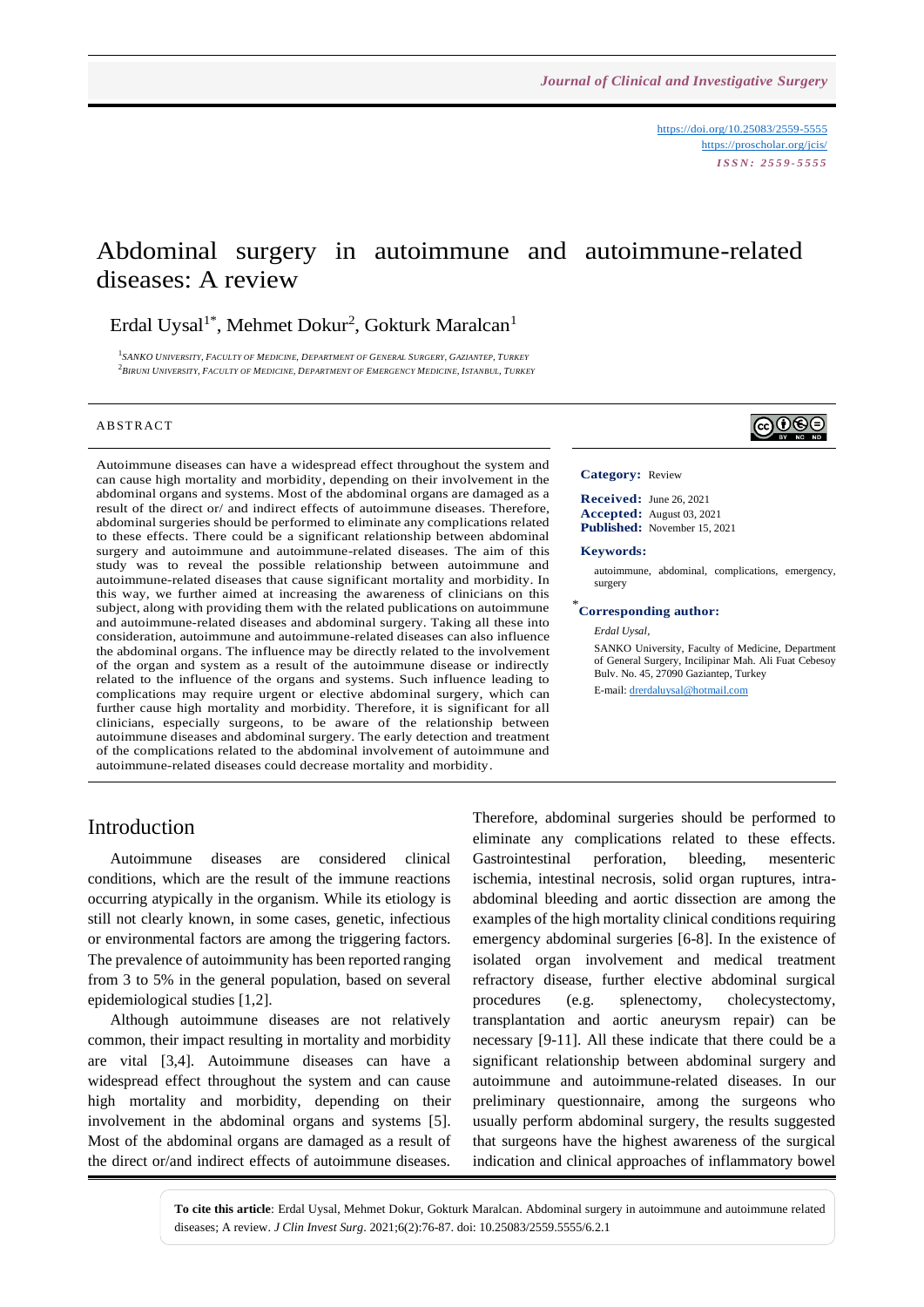diseases and autoimmune hematological diseases. Yet, they were not able to clearly indicate the exact relationship between many autoimmune and autoimmune-related diseases and abdominal surgery. For this reason, if the clinicians, especially surgeons, are aware of the subject, this could provide the opportunity for an early diagnosis and treatment of such complications caused by autoimmune and autoimmune-related diseases, thus reducing the mortality and morbidity rates.

To the best of our knowledge, there has not been any study published on the relationship between autoimmune and autoimmune-related diseases and abdominal surgery in a single study. Generally, in the literature, there are published studies revealing the relationship between a single autoimmune disease and abdominal surgery. Some of these studies include the case reports on rare diseases.

The aim of this study was to reveal the possible relationship between autoimmune and autoimmune-related diseases that cause significant mortality and morbidity rates. In this way, we further aimed at increasing the awareness of clinicians on this subject along with providing them with the related publications on autoimmune and autoimmune-related diseases and abdominal surgery.

### Discussion

The data of this study were obtained through the search conducted on the Thomson Reuters Web of Science (WOS) (Clarivate Analytics, Philadelphia, Pennsylvania, United States) and PubMed (US National Library of Medicine-National Institutes of Health). WOS covers more than 8,500 notable and major journals encompassing 150 disciplines from the 1900s up to the present moment [12]. In addition to WOS, we conducted further search via PubMed database (U.S. National Library of Medicine), which is affiliated to the National Center for Biotechnology Information, since it covers the widely preferred top medical journals.

The data were initially searched as follows, we typed the term using the keyword "Autoimmune diseases abdominal surgery" into the search box of WOS and Pubmed basic research, along with the selection of all the years. There were no restrictions on the journals. Then, we further categorized the results using over 100 autoimmune and autoimmune-related disease names obtained through the U.S. National Library of Medicine, the U.S. National Institute of Allergy and Infectious Diseases, the American Autoimmune Related Diseases Association (AARDA) (https://www.aarda.org/diseaselist/). We typed each name of the disease into the search box of WOS and Pubmed basic research. Finally, the articles on the subject were evaluated separately, classified, and tabulated.

Since the abdominal involvement of autoimmune and autoimmune-related diseases can result in serious mortality

and morbidity rates, urgent and elective abdominal surgical interventions are necessary to reduce mortality and morbidity [13]. In autoimmune diseases, through the direct involvement of the organs and the systems, the side effects of medical treatments cause complications that require abdominal surgery. In some cases, the organ involvement of autoimmune diseases mimics a tumor which leads to the need for abdominal surgery in diagnosis and treatment. Whist the digestive system is the mostly affected system in the abdomen, vascular structures, connective tissues and lymphoid organs are also among the commonly affected systems [14,15]. The most common complications include gastrointestinal perforation, bleeding, mesenteric ischemia, acute cholecystitis, ileus, intra-abdominal abscess and organ ruptures. Aortic aneurysm, aortic dissection and other visceral aneurysms are also the clinical conditions requiring abdominal surgery because of the vascular involvement.

The end-stage organ failure may occur due to the organ involvement of autoimmune disease whose treatment can be provided through organ transplantation. Autoimmune hepatitis, especially sclerotic cholangitis and primary biliary cirrhosis, are among the most common cholestatic diseases requiring liver transplantation [16]. Renal transplantation is considered as a decent choice in the treatment of end-stage renal disease associated with the complication of Systemic lupus erythematosus caused by lupus nephritis [17]. Intestinal transplantation could be required for the treatment of Churg-Strauss syndrome and Crohn's disease extensive bowel resection which lead to a short bowel syndrome [18].

Inflammatory bowel diseases are also included in the autoimmune disease group. Even though ulcerative colitis and Crohn's disease primarily involve the colon and the small intestine, they can further influence other systems through their extraintestinal involvement. Ulcerative colitis is an autoimmune disease which is characterized by T-cells infiltrating in the colon [19]. Total proctocolectomy with permenent ileostomy or proctocolectomy with ileal pouch-anal anastomosis formation, and diverting ileostomy can be treatment of choice in case of medically refractory ulcerative colitis [20]. Abdominal surgery may be required in case of complications due to ulcerative colitis such as toxic megacolon, colon perforation, intestinal hemorrhage, colon obstruction and colon-rectum fistulas (vaginal, bladder, cutaneous) [21,22]. There is a higher risk of colon cancer in patients with ulcerative colitis. Furthermore, this risk is more noticeable, especially in the patients with total or extensive colitis for more than 8-10 years [23]. Abdominal surgery could be essential for the patients with a precancerous lesion detected by colonoscopy and the patients diagnosed and confirmed with colon cancer [24]. Hepatobiliary and pancreatic manifestations (e.g. cholelithiasis, acute pancreatitis, the association with primary sclerotic cholangitis and the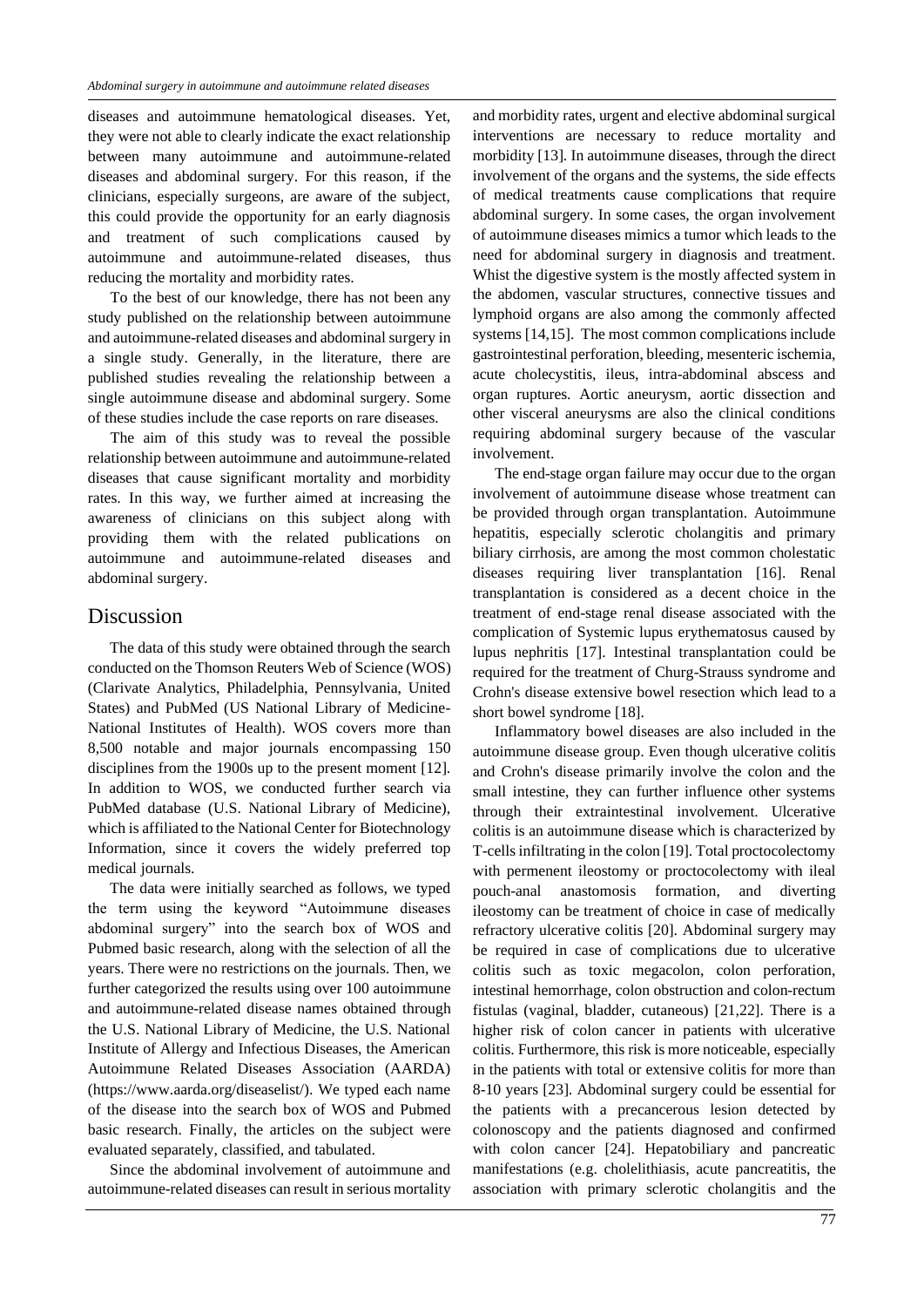association with cholangiocarcinoma) can be seen in ulcerative colitis [25,26]. Abdominal surgery could be required to treat these manifestations.

Crohn's disease also causes clinical conditions similar to ulcerative colitis. Abdominal surgery is needed to provide the remission of the disease and to treat complications such as toxic megacolon, intestinal perforation, intestinal hemorrhage, intestinal obstruction and fistulas (vaginal, bladder, cutaneous, bowel) [27]. Moreover, surgical interventions might be required because of the increased risk of small bowel and colon cancer [28]. As it can be seen in ulcerative colitis, hepatobiliary and pancreatic manifestations such as the increased risk of gallstones, acute pancreatitis, the association with primary sclerotic cholangitis are observed [29]. Abdominal surgery may also be required in the treatment of such manifestations. Crohn's disease can recur in healthy small intestine following small bowel resection. Reconstructed small bowel resections due to obstructions, strictures and recurrences lead to short bowel syndromes in time. Therefore, intestinal transplantation may be needed in such cases [30].

Surgical acute abdomen can emerge because of the complications associated with autoimmune and autoimmune related diseases. But, a surgical intervention is not needed for in the acute abdomen encountered in Addison's disease, which can manifest through nonspecific symptoms of adrenal failure. However, acute abdominal signs may be observed in some patients suffering from Addison's disease due to rhabdomyolysis. The treatment with cortisone is the best option for these patients. Thus, acute adrenal failure should be always considered in patients with Addison's disease along with the acute abdominal findings, in order to prevent unnecessary surgery [31]. Autoimmune pancreatitis may mimic the peritonitis acute surgical abdomen caused by systemic lupus erythematosus [32]. Patients with acute abdominal findings who do not require surgery have also been reported in celiac disease. Thus, the improvement of symptoms can be achieved by choosing the medical treatment and thus avoiding unnecessary surgery [33].

Gastrointestinal perforations are among the most common complications associated with autoimmune and autoimmune-related diseases. Vasculitis, embolism, thrombosis, circulating immune complexes and amyloid deposits play a critical role in pathogenesis [34]. Previously, perforations requiring urgent abdominal surgery in the stomach, duodenum, small intestine and colon because of autoimmune diseases have been reported (Table 1) [35,36].

**Table 1.** Cases requiring abdominal surgery in autoimmune and autoimmune related diseases

| Achalasia                          | <b>Amyloidosis</b>                        | Autoimmune hemolytic anemia (IHA) |
|------------------------------------|-------------------------------------------|-----------------------------------|
| Esophageal surgery                 | <b>Gastric Outlet Obstruction</b>         | Benign pelvic neoplasms           |
| (myotomy)                          | Ischemic colitis                          | Mesenteric teratoma               |
|                                    | Intestinal hemorrhage                     | Ovarian teratoma                  |
|                                    | Intestinal pseudo-obstruction             | Renal urotepithelial cancer       |
|                                    | Massive intraperitoneal hemorrhage        | Gallbladder perforation           |
|                                    | Massive ischemia of the small intestine   | Splenectomy                       |
|                                    | Mechanical bowel obstruction              |                                   |
|                                    | Mesenteric mass                           |                                   |
|                                    | Mimicking colon cancer                    |                                   |
|                                    | Mimicking gallbladder cancer              |                                   |
|                                    | Perforation of the sigmoid colon          |                                   |
|                                    | Pneumatosis intestinalis                  |                                   |
|                                    | Spontaneous hepatic rupture               |                                   |
|                                    | Spontaneous rupture of the spleen         |                                   |
|                                    | Stenosis of ureter                        |                                   |
| <b>Addison's disease</b>           | <b>Ankylosing spondylitis</b>             | <b>Autoimmune hepatitis</b>       |
| Acute abdomen                      | Abdominal aortic aneurysm                 | Liver transplantation             |
|                                    |                                           | Splenic abscesses                 |
| <b>Adult-onset Still's disease</b> | <b>Antiphospholipid Antibody Syndrome</b> | <b>Autoimmune pancreatitis</b>    |
| Acute appendicitis                 | Acute acalculous cholecystitis            | <b>Bowel obstruction</b>          |
|                                    | Acute pancreatitis                        | Cholangitis                       |
|                                    | Giant gastric ulceration                  | Choledochal cyst                  |
|                                    | Hepatic artery aneurysm rupture           | Gastric outlet obstruction        |
|                                    | Massive gangrene of the stomach           | Inflammatory abdominal aortic     |
|                                    | Mesenteric ischemia                       | aneurysm                          |
|                                    | Multiple visceral aneurysms               | Masses in the gallbladder         |
|                                    | Recurrent ischemic colitis                | Mimicking Cholangiocarcinoma      |
|                                    | Splenic thrombosis                        |                                   |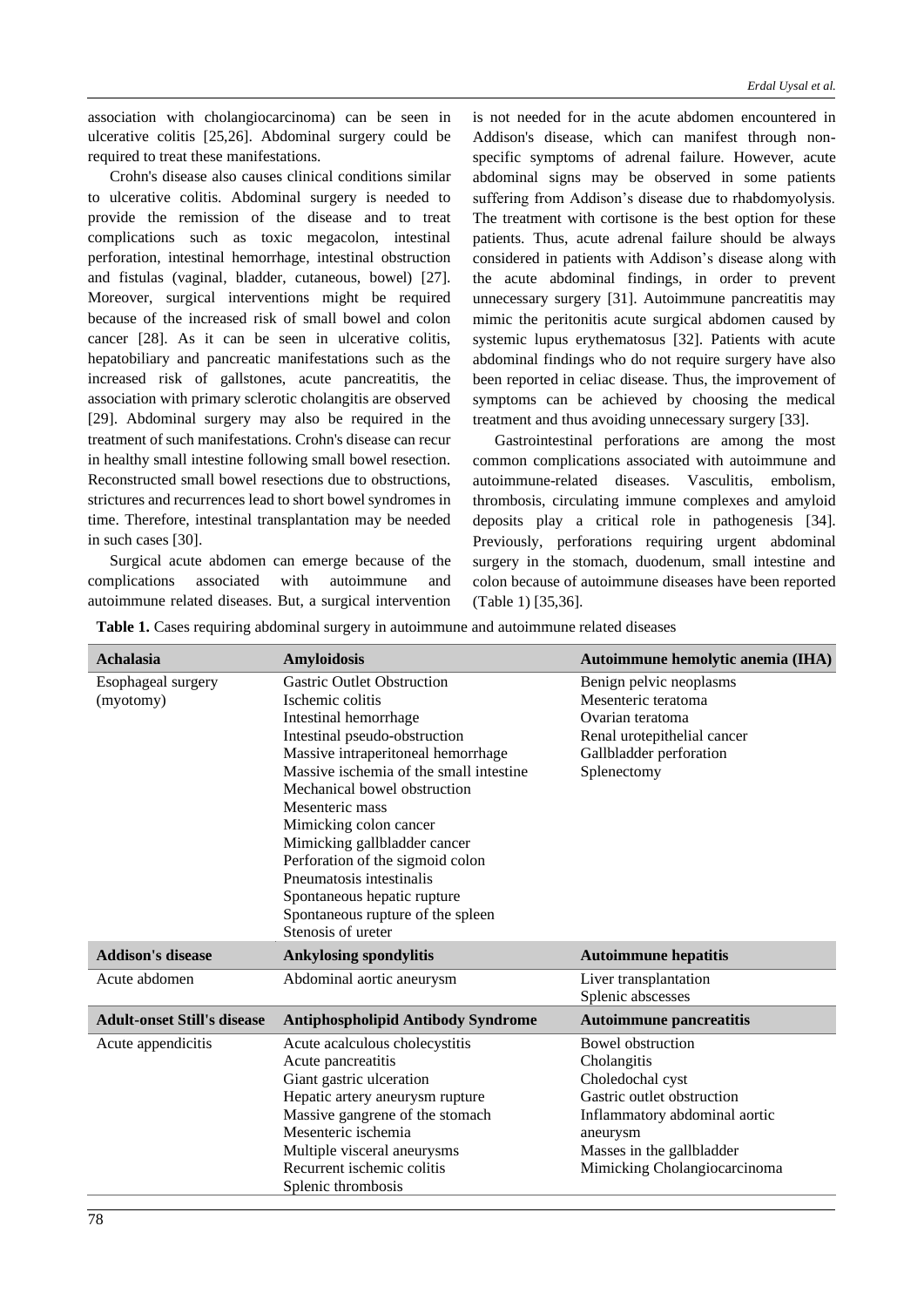|                                                                                                                                                                                                           |                                                                                                                                                                                                                                                                                                                                                                                                                                                                                          | Mimicking Intraductal papillary-<br>mucinous carcinoma<br>Mimicking other pancreatic cancers<br>Obstructive jaundice<br>Splenomegaly<br>Pancreatic pseudocyst                                                                                                                       |
|-----------------------------------------------------------------------------------------------------------------------------------------------------------------------------------------------------------|------------------------------------------------------------------------------------------------------------------------------------------------------------------------------------------------------------------------------------------------------------------------------------------------------------------------------------------------------------------------------------------------------------------------------------------------------------------------------------------|-------------------------------------------------------------------------------------------------------------------------------------------------------------------------------------------------------------------------------------------------------------------------------------|
| <b>Autoimmune</b><br>polyglandular disease<br>type I                                                                                                                                                      | Chagas' disease                                                                                                                                                                                                                                                                                                                                                                                                                                                                          | <b>Evans syndrome</b>                                                                                                                                                                                                                                                               |
| Cholelithiasis                                                                                                                                                                                            | Toxic megacolon                                                                                                                                                                                                                                                                                                                                                                                                                                                                          | Intra-abdominal abscess<br>Splenectomy for thrombocytopenia                                                                                                                                                                                                                         |
| <b>Behcet's Disease</b>                                                                                                                                                                                   | <b>Cogan's syndrome</b>                                                                                                                                                                                                                                                                                                                                                                                                                                                                  | <b>Giant cell arteritis</b>                                                                                                                                                                                                                                                         |
| <b>Abdominal Aortic</b><br>Pseudoaneurysm and<br>Aneursym<br>Aortic pseudoaneurysm<br>rupture into the Sigmoid<br>colon<br>Caecal necrosis<br>Superior Mesenteric and<br><b>Celiac Arteries Occlusion</b> | Thoracoabdominal aortic aneurysm                                                                                                                                                                                                                                                                                                                                                                                                                                                         | Small bowel infarction<br>Colon infarction<br>Involving the female genital tract                                                                                                                                                                                                    |
| <b>Castleman's Disease</b>                                                                                                                                                                                | <b>Crohn's disease</b>                                                                                                                                                                                                                                                                                                                                                                                                                                                                   | <b>Granulomatosis with Polyangiitis</b><br>(Churg-Strauss)                                                                                                                                                                                                                          |
| <b>Adnexial Mass</b><br>Leiomyosarcoma<br>Intraabdominal mass                                                                                                                                             | Acute pancreatitis<br>Cholelithiasis<br>Fistulas (vaginal, bladder, cutaneus, bowel)<br>Increased risk of colorectal cancer<br>Increased risk of gallstones<br>Increased risk of small intestinal cancer<br>Intestinal hemorrhage<br>Intestinal obstruction<br>Intestinal perforation<br>Intraabdominal abscesses<br>Multiple liver abscesses<br>Primary sclerosing cholangitis<br>Short bowel syndrome (intestinal transplant<br>surgery)<br>Strictures of intestine<br>Toxic megacolon | Appendiceal perforation<br>Gastrointestinal tract hemorrhage<br>Intestinal transplantation<br>Intraabdominal bleeding<br>Liver infarction<br>Multiple large-bowel perforations<br>Pelvic mass leading to total<br>hysterectomy<br>Small intestine perforations<br>Ureteral stenosis |
| <b>Celiac disease</b>                                                                                                                                                                                     | <b>Dermatomyositis</b>                                                                                                                                                                                                                                                                                                                                                                                                                                                                   | <b>Graves' disease</b>                                                                                                                                                                                                                                                              |
| Acute abdominal pain<br>Small bowel<br>adenocarcinoma<br>Small bowel<br>intussusception<br>Pneumatosis cystoides<br>intestinalis                                                                          | Gastrointestinal perforations<br>Ischemic duodenal perforated ulcers<br>Colonic vasculopathy and perforation<br>Malignant pheochromocytoma<br>Mimicking ovarian teratoma<br>Ovarian carcinoma<br>Primary jejunal neuroendocrine carcinoma<br>Spontaneous abdominal hematoma                                                                                                                                                                                                              | Benign ovarian mass<br>Malignant struma ovarii                                                                                                                                                                                                                                      |
| Guillain-Barré syndrome                                                                                                                                                                                   | IgG4-related autoimmune disease                                                                                                                                                                                                                                                                                                                                                                                                                                                          | <b>Myasthenia Gravis</b>                                                                                                                                                                                                                                                            |
| Adynamic ileus                                                                                                                                                                                            | Aortic aneurism ruptures<br>Cholangitis<br>Liver abscess and mass                                                                                                                                                                                                                                                                                                                                                                                                                        | Abdominal Aortic Aneurysm<br>Intestinal pseudo-obstruction                                                                                                                                                                                                                          |

Mimicking Carcinomatosis Mimicking Klatskin tumour Mimicking Lymphoma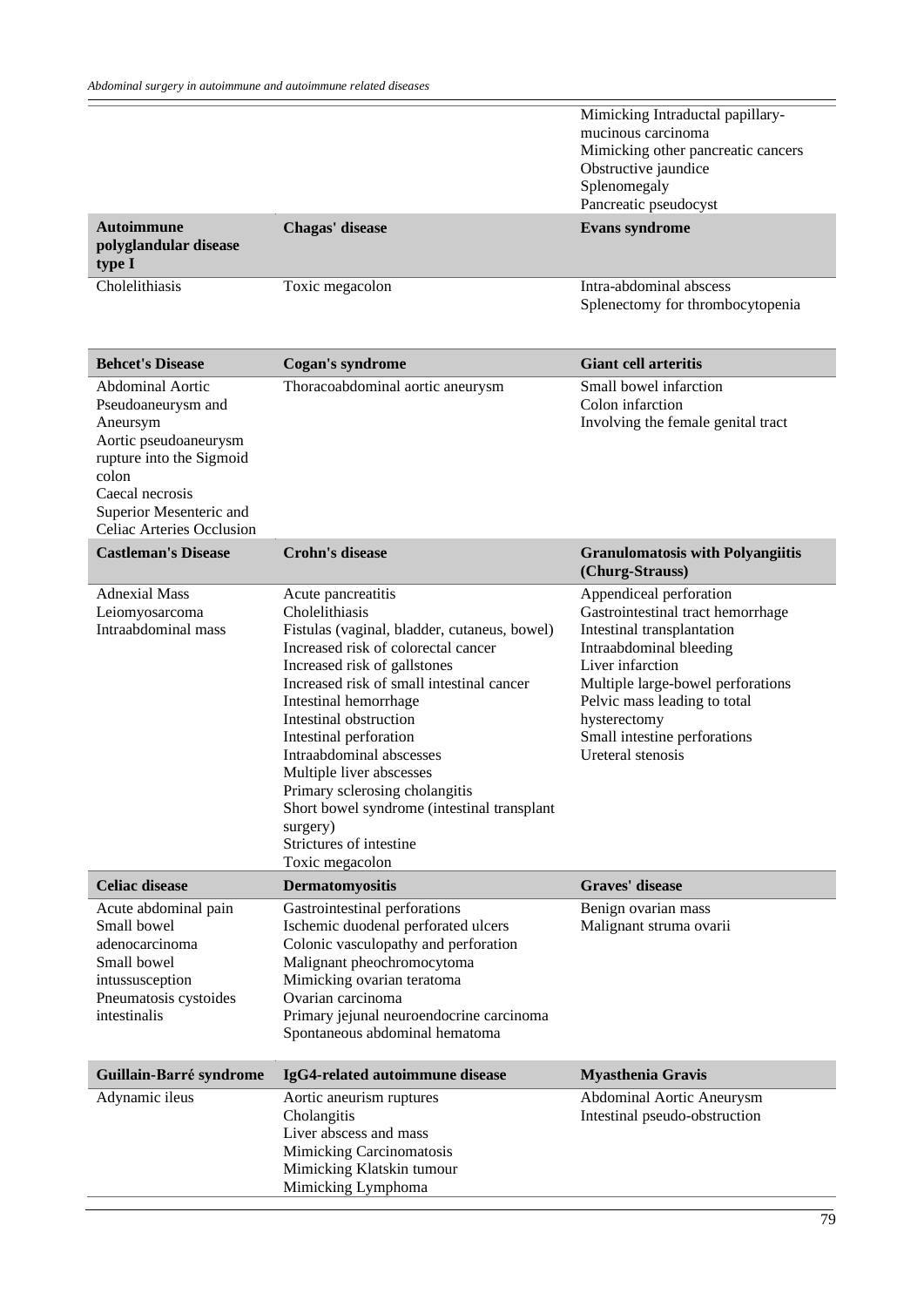|                                                                                                                                                                                                                                                       | Mimicking Periampullary cancer<br>Multifocal gastrointestinal varices (bleeding)<br>Necrotizing mesenteric arteritis<br>Retroperitoneal fibrosis<br>Solid pseudopapillary neoplasm of the<br>Pancreas<br>Small bowel obstruction |                                                                                                                                                                                      |
|-------------------------------------------------------------------------------------------------------------------------------------------------------------------------------------------------------------------------------------------------------|----------------------------------------------------------------------------------------------------------------------------------------------------------------------------------------------------------------------------------|--------------------------------------------------------------------------------------------------------------------------------------------------------------------------------------|
| Henoch-Schönlein<br>purpura (HSP)                                                                                                                                                                                                                     | Lambert-Eaton myasthenic syndrome                                                                                                                                                                                                | Paraneoplastic cerebellar<br>degeneration                                                                                                                                            |
| Acalculous cholecystitis<br>Acute appendicitis<br>Bowel ischaemia and<br>infarction<br>Gastrointestinal<br>haemorrhage<br>Intestinal perforation<br>Intussusception<br>Pancreatitis<br>Terminal ileitis                                               | Abdominal neuroblastoma                                                                                                                                                                                                          | Ovarian carcinoma                                                                                                                                                                    |
| Idiopathic<br>thrombocytopenic<br>purpura (ITP)                                                                                                                                                                                                       | <b>Microscopic Polyangiitis</b>                                                                                                                                                                                                  | Paroxysmal nocturnal<br>hemoglobinuria                                                                                                                                               |
| Ovarian carcinoma<br>Duodenal obstruction<br>(intamiural hematoma)<br>Gastrointestinal<br>hemorrhage<br>Hemoperitoneum caused<br>by a ruptured corpus<br>luteum<br>Intra-abdominal bleeding<br>Splenectomy<br>Splenic abscess<br>Splenic tuberculosis | Gallbladder hemorrhage<br>Intestinal ischemia                                                                                                                                                                                    | Abdominal aortic aneurysm<br>Duodenal obstruction<br>Intestinal infarction<br>Small bowel perforation<br>Splenic infarction                                                          |
| <b>Pemphigus</b>                                                                                                                                                                                                                                      | <b>Primary sclerosing cholangitis</b>                                                                                                                                                                                            | <b>Sarcoidosis</b>                                                                                                                                                                   |
| Retroperitoneal<br>inflammatory<br>myofibroblastic tumor<br>Sigmoid diverticular<br>perforation                                                                                                                                                       | Intraductal papillary neoplasm of the bile<br>duct<br>Idiopathic fibrosing pancreatitis<br>Liver transplantation<br>Mimicking cholangiocarcinom                                                                                  | Splenectomy for isolated splenic<br>sarcoidosis                                                                                                                                      |
| Pernicious anaemia                                                                                                                                                                                                                                    | Pyoderma gangrenosum                                                                                                                                                                                                             | Scleroderma                                                                                                                                                                          |
| Gastric carcinoma and<br>carcinoid tumours                                                                                                                                                                                                            | Colonic diverticulitis                                                                                                                                                                                                           | Spontaneous bowel perforation<br>Pneumoperitoneum                                                                                                                                    |
| Polymyalgia rheumatica                                                                                                                                                                                                                                | <b>Relapsing polychondritis</b>                                                                                                                                                                                                  | <b>Sclerosing mesenteritis</b>                                                                                                                                                       |
| Abdominal aortic<br>aneurysm                                                                                                                                                                                                                          | Abdominal aortic dissection or rupture<br>Splenic abscess<br>Surgery for ileocecal ulcers                                                                                                                                        | Intestinal obstruction<br>Mesenteric ischemia<br>Mimicking intestinal malignant<br>neoplasm<br>Obstructive uropathy<br>Retroperitoneal tumor                                         |
| <b>Polymyositis</b>                                                                                                                                                                                                                                   | <b>Retroperitoneal fibrosis</b>                                                                                                                                                                                                  | Sjögren's syndrome                                                                                                                                                                   |
| Ovarian carcinoma<br>Pancreatic cancer<br>Sigmoid colon perforation<br>Simulating primary<br>hyperaldosteronism                                                                                                                                       | Duodenal and intestinal obstruction<br>Huge splenomegaly<br>Inflammatory abdominal aortic aneurysm<br>Urethral obstruction                                                                                                       | Idiopathic fibrosing pancreatitis<br>Idiopathic retroperitoneal fibrosis<br>Intra-abdominal hemorrhage<br>Mesenteric acute panniculitis<br>Pancreatic pseudotumor<br>Splenic abscess |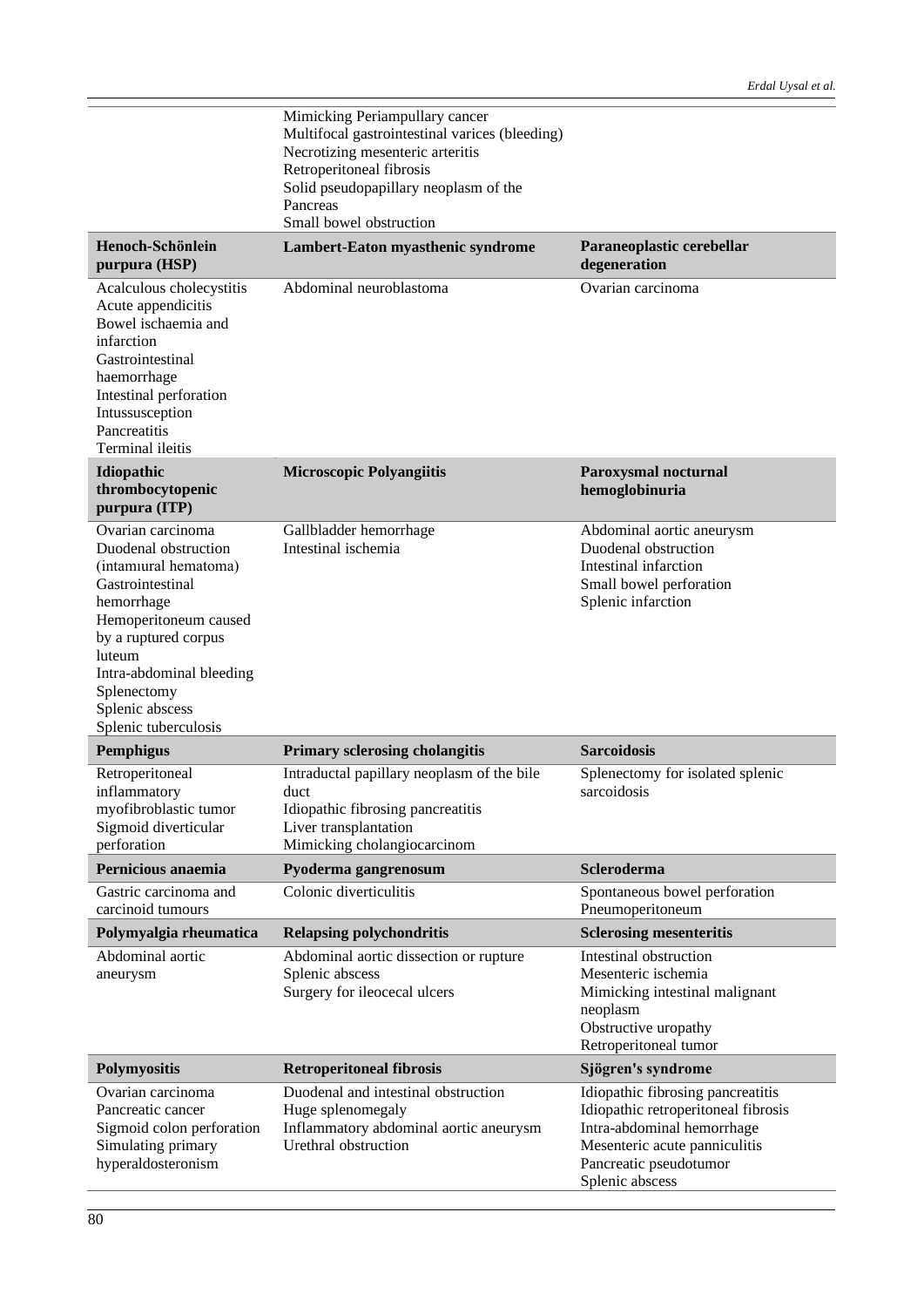| <b>Primary biliary cirrhosis</b>                                                                                                                         | <b>Rheumatoid arthritis (RA)</b>                                                                                                                                                                                                                                                                                  | <b>Systemic sclerosis</b>                                                                                                                                                             |
|----------------------------------------------------------------------------------------------------------------------------------------------------------|-------------------------------------------------------------------------------------------------------------------------------------------------------------------------------------------------------------------------------------------------------------------------------------------------------------------|---------------------------------------------------------------------------------------------------------------------------------------------------------------------------------------|
| Hepatocellular carcinoma<br>Idiopathic fibrosing<br>pancreatitis<br>Liver transplantation                                                                | Acute cholecystitis<br>Amyloidosis of the small intestine<br>Endometrial cancer<br>Increased frequency of gallbladder Stones<br>Obstructive eosinophilic gastroenteritis<br>Sigmoid colon perforation<br>Small and large intestinal infarction<br>Small bowel stricture<br>Vasculitis of the female genital tract | Female genital tract cancer                                                                                                                                                           |
| <b>Systemic lupus</b><br>erythematosus (SLE)                                                                                                             | <b>Wegener's granulomatosis</b>                                                                                                                                                                                                                                                                                   | <b>Ulcerative colitis</b>                                                                                                                                                             |
| Acute abdomen<br>Acute acalculous<br>cholecystitis<br>Aortic aneurysm and<br>dissection<br>Aortic occlusion<br>Acute pancreatitis                        | Acute pancreatitis<br>Aortitis with aneurysm formation<br>Intestinal ischemia<br>Small bowel perforation<br>Splenic abscess<br>Spontaneous splenic hemorrhage                                                                                                                                                     | Acute pancreatitis<br>Colon obstruction<br>Colon perforation<br>Cholangiocarcinoma toxic megacolon<br>Cholelithiasis<br>Chronic pancreatitis<br>Fistulas (vaginal, bladder, cutaneus) |
| Choledochal cyst<br>End-stage Renal disease<br>(renal transplantation)<br>Hemorrhagic cholecystitis<br>and hemobilia<br>Hepatic artery aneurysm          |                                                                                                                                                                                                                                                                                                                   | Fulminant/refractory colitis<br>Hemangioma<br>Increased risk of colorectal cancer<br>Intestinal hemorrhage<br>Mucosal lesions in duodenum<br>Primary sclerosing cholangitis           |
| Ileocecal intussusception<br>Intestinal ischemia<br>Intestinal perforation<br>Intestinal pseudo-<br>obstruction<br>Spontaneous perinephric<br>hemorrhage |                                                                                                                                                                                                                                                                                                                   | Stricture of colon                                                                                                                                                                    |
| <b>Tolosa-Hunt syndrome</b>                                                                                                                              |                                                                                                                                                                                                                                                                                                                   |                                                                                                                                                                                       |
| Mycotic aortic aneurysm                                                                                                                                  |                                                                                                                                                                                                                                                                                                                   |                                                                                                                                                                                       |

Depending on the gastric involvement of autoimmune and autoimmune-related diseases, complications including gastric ulcer, necrosis and gastric outlet obstruction can be observed. Subtotal or total gastrectomies could be required for the treatment of these complications [37,38]. Paralytic or mechanical ileus is another clinical condition associated with autoimmune and autoimmune-related diseases in which abdominal surgery is not required in the majority of the cases of paralytic pseudo-obstruction, while the surgical treatments are needed in mechanical intestinal obstruction. Therefore, the differential diagnosis of ileus is important to avoid unnecessary surgery. Guillain-Barré syndrome, systemic lupus erythematosus, myasthenia gravis paralytic ileus can be observed [39,40]. Chagas' disease is an endemic disease which is caused by Trypanosoma cruzini, and it particularly affects Latin American countries. However, previous studies have suggested the autoimmunity hypothesis, i.e. the disease may have an autoimmune pathogenesis [41,42]. The disease is also on the list provided by the American Autoimmune Related Diseases Association (AARDA) (https://www.aarda.org/diseaselist/). Although the megacolon, which is a long-term complication of Chagas' disease, has ileus findings, there is no mechanical obstruction. Yet, colon resection may be still required in the treatment [43]. The causes such as intussusception, fibrosis-related stricture, abnormal eosinophilic infiltration of the gastrointestinal tract, amyloid deposition, mesenteric vasculitis and intramural hematoma are related to the etiopathogenesis of autoimmune disease-related mechanical intestinal obstruction [44,45]. Principally in children, intussusceptions causing mechanical intestinal obstruction have been seen in patients with Henoch-Schonlein purpura, celiac disease and systemic lupus erythematosus [46,47].

The gastrointestinal system involvement of autoimmune and autoimmune-related diseases can be the reason of bleeding in the gastrointestinal tract which leads to an increased mortality and morbidity. Surgical interventions are often used besides endoscopic and angiographic procedures for hemostasis. The etiopathogenesis of gastrointestinal bleeding is associated with vasculitis, thrombocytopenia, mucosal ischemia and gastrointestinal varices [48]. Massive gastrointestinal bleeding can be observed especially in idiopathic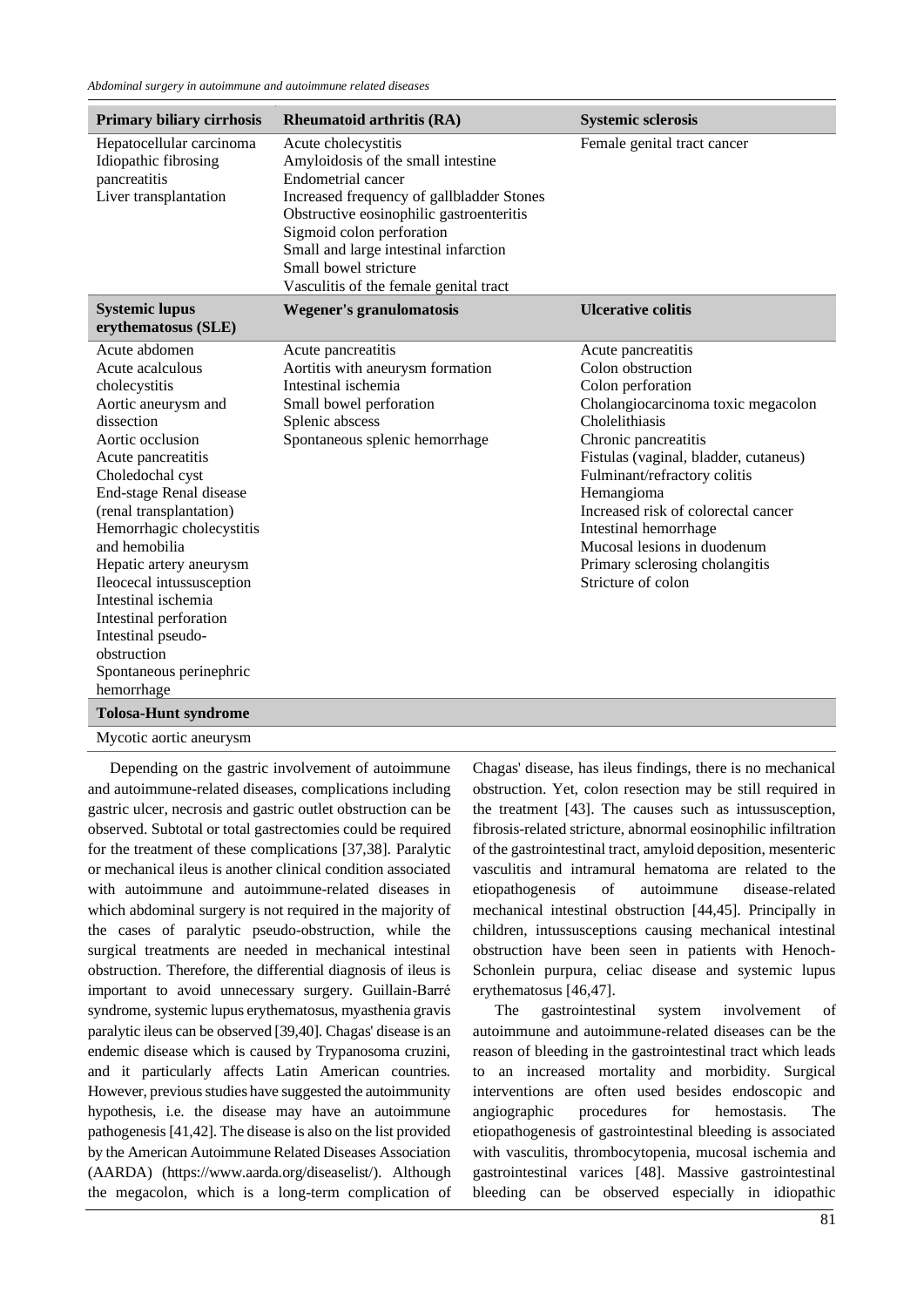thrombocytopenic purpura and Henoch-Schönlein purpura [49,50]. In addition to gastrointestinal bleeding, intraabdominal bleeding, which can develop due to solid organ ruptures and postoperative bleeding, is accompanied by some autoimmune diseases [51]. A case report of spontaneous hepatic rupture causing intraabdominal bleeding due to amloidosis has been previously noted [52].

Thromboembolic complications occurring in solid organs, small intestines, and the colon are an important clinical condition caused by autoimmune and autoimmunerelated diseases. Vasculitis, vascular thrombosis of veins and arteries are related to etiopathogenesis [53,54]. Ischemia and necrosis eventually develop in the organs as a result of this complication. Emergency abdominal surgeries may be required in case of ischemia and necrosis. Antiphospholipid Syndrome, giant-cell arteritis, systemic lupus erythematosus and paroxysmal nocturnal hemoglobinuria are the most commonly observed autoimmune diseases [55-57]. Throboembolic complications and organ ischemia have also been reported in Behcet's Disease, Churg-Strauss syndrome, Henoch-Schönlein purpura and Wegener's granulomatosis (Table 1) [58,59].

Acute appendicitis can develop as a complication of autoimmune diseases such as Eosinophilic Granulomatosis with Polyangiitis (Churg-Strauss) and Henoch-Schönlein purpura. Appendectomy is the treatment of choice for acute appendicitis [60]. Systemic lupus erythematosus can also be involved in the Necrotizing vasculitis of the appendix [61]. Mesenteric acute panniculitis and acute appendicitis related clinical findings can be observed in Sjögren's syndrome [62].

Some autoimmune and autoimmune-related diseases can lead to surgical procedures because of spleen-related involvements. Clinical conditions which require splenectomy are often encountered. Splenectomy is performed for both the remission and the treatment of autoimmune hemolytic anemia and idiopathic thrombocytopenic purpura. Splenectomy has been previously performed for splenic abscesses in autoimmune hepatitis, Sjögren syndrome, relapsing polychondritis, and Wegener's granulomatosis [63]. Splenectomy is also performed in the case of isolated splenic involvement in sarcoidosis, splenic necrosis and rupture in Wegener's granulomatosis (Table 1) [9,64]. Autoimmune and autoimmune-related diseases can lead to gallbladderrelated pathologies, such as acute acalculous cholecystitis, cholelithiasis, eosinophilic cholecystitis, vasculitis of the gallbladder, hemorrhagic cholecystitis and hemobilia (Table 1). An increased incidence of gallbladder stones was observed in patients with rheumatoid arthritis [65]. Acute acalculous cholecystitis has also been reported as a gastrointestinal manifestation of systemic lupus erythematosus in various case reports. While the majority of the cases were treated by means of cholecystectomy, several cases successfully treated with corticosteroid have also been reported [66]. Few cases of microscopic polyangiitis and systemic lupus erythematosus with hemorrhagic cholecystitis and gallbladder hemorrhage caused by vasculitis have also been reported. Cholecystectomy was performed to these patients [67,68].

It is well known that pancreatitis is associated with many autoimmune diseases. But, abdominal surgery is not commonly required in the treatment of most cases with pancreatitis [69]. Since acute pancreatitis is also related to the acute abdomen, it should be clearly distinguished from the clinical conditions requiring urgent abdominal surgery. However, in the case of acute pancreatitis, pseudocyst, infected necrosis, abscess and bleeding, abdominal surgeries may still be required [70]. The examples of autoimmune diseases associated with pancreatitis include autoimmune pancreatitis, antiphospholipid syndrome, Wegener's granulomatosis, Henoch-Schönlein purpura, ulcerative colitis, Sjögren's syndrome, primary biliary cirrhosis and primary sclerotic cholangitis [71,72].

Reactions emerged on the topic of autoimmune and autoimmune-related diseases which can cause intraabdominal tumor masses which often mimic malignant tumors, and sometimes result in unnecessary or radical abdominal surgeries. On the other hand, some autoimmune diseases have been found to be associated with malignant tumors. For example, abdominal surgeries have been performed for the paraneoplastic intraabdominal, retroperitoneal tumor masses associated with Castleman's Disease, granulomatosis with polyangiitis, autoimmune pancreatitis, pemphigus, sclerotic mesenteritis and Sjogren's syndrome [73-75]. Moreover, a relationship between some autoimmune diseases and tumor masses has been reported in several studies. For instance, associations between Graves' disease and struma ovarii, between autoimmune hemolytic anemia and ovarian teratoma, between idiopathic thrombocytopenic purpura and ovarian carcinoma, between paraneoplastic cerebellar degeneration and ovarian carcinoma and, between pernicious anemia and gastric cancer have been commonly shown as clinical conditions in the literature [76-79]. Because autoimmune diseases may occasionally mimic malignant tumors, this situation leads to misdiagnosis and treatment as in the example of autoimmune pancreatitis and pancreatic cancer differentiation. The differentiation is particularly difficult due to similar clinical presentations, laboratory results and morphologic imaging [80]. Another example is primary sclerotic cholangitis which mimics cholangiocarcinoma [81]. Similar relationships have been also reported between various autoimmune diseases and malignant tumors (Table 1).

Achalasia is a neurodegenerative disorder that develops because of the dysfunction of the lower esophageal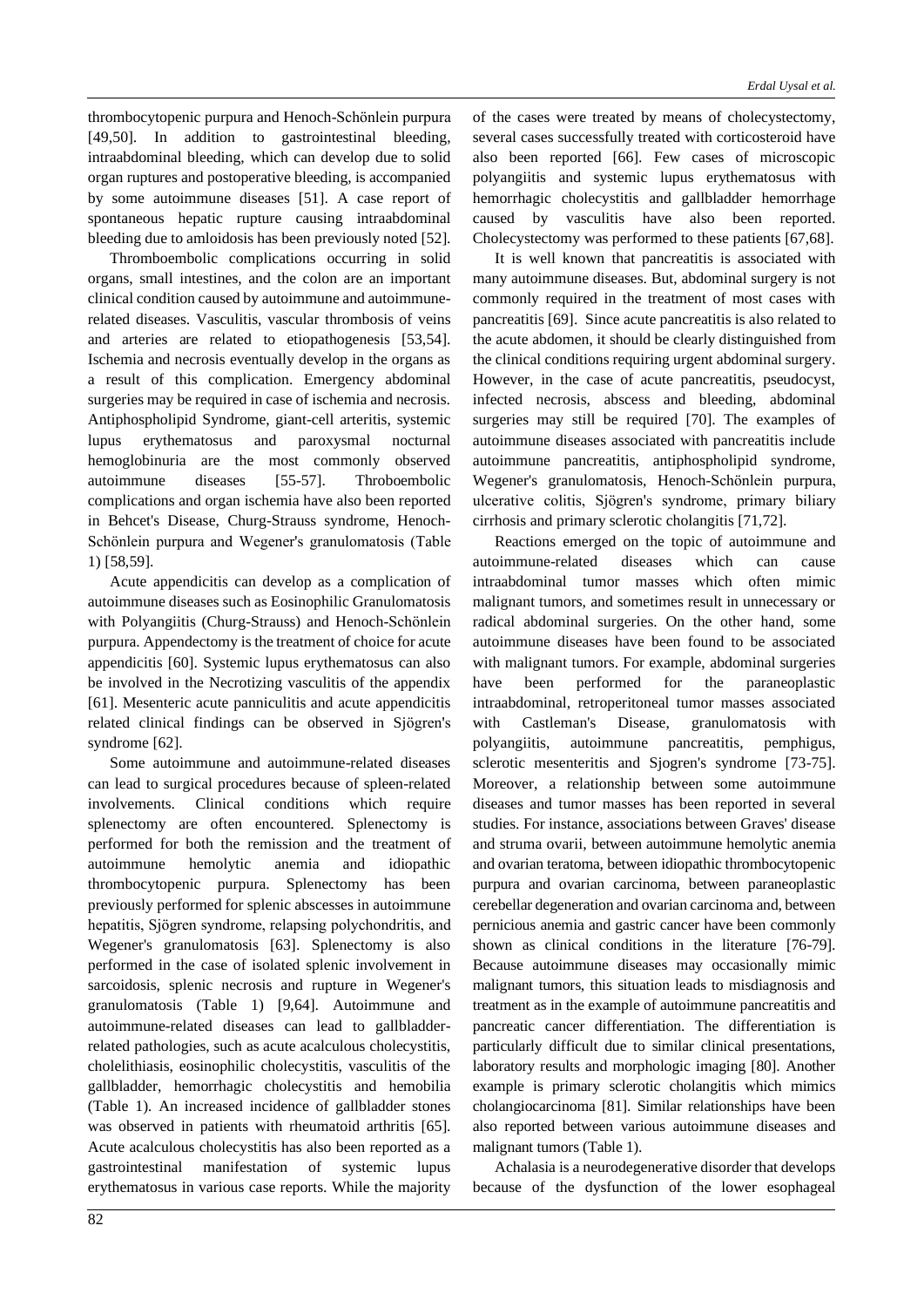sphincter in the case of myenteric plexus loss. Myotomy performed with minimally invasive surgery methods in the treatment of achalasia treatment has been reported to have a higher success rate [82].

Many of the autoimmune and autoimmune-related diseases can involve the main vascular and visceral vascular structures, such as the aorta (Table 1). Moreover, an increased incidence in inflammatory aortic aneurysm has been observed in autoimmune and autoimmune-related diseases [83]. Rupture and aortic dissection due to aortic aneurysm requiring emergency abdominal surgery are among the clinical cases with high mortality rates. Hepatic artery aneurysm bleeding, which requires urgent abdominal surgery, has also been previously reported in systemic lupus erythematosus and antiphospholipid syndrome [84].

Complications such as ureter stenosis and ureteric obstruction may also develop depending on the ureter involvement of autoimmune and autoimmune-related diseases. Furthermore, some autoimmune diseases have been found to be associated with renal urothelial cancer. Abdominal surgery is required in the treatment of such clinical conditions [85-87]. Several complications requiring abdominal surgery may also develop as a result of the type of medical treatment of autoimmune and autoimmune-related diseases [88], as in the example of bowel perforations developing in a patient receiving a high-dose steroid treatment due to Churg-Strauss syndrome [89]. In addition, a case of intestinal necrosis in a patient receiving an anti-TNF treatment due to rheumatoid arthritis has also been reported [90].

### Conclusions

Taking all these into consideration, autoimmune and autoimmune-related diseases can also influence the abdominal organs. The influence may be directly related to the involvement of the organ and system as a result of autoimmune disease or indirectly related to the influence of the organs and systems. Such influence leading to complications may require urgent or elective abdominal surgery, which can further cause high mortality and morbidity. Therefore, it is significant for all clinicians, especially surgeons, to be aware of the relationship between autoimmune diseases and abdominal surgery. The early detection and treatment of the complications related to the abdominal involvement of autoimmune and autoimmune-related diseases could decrease mortality and morbidity.

## Conflict of interest disclosure

There are no known conflicts of interest in the publication of this article. The manuscript was read and approved by all authors.

## Compliance with ethical standards

Any aspect of the work covered in this manuscript has been conducted with the ethical approval of all relevant bodies and that such approvals are acknowledged within the manuscript.

### References

- 1. Wang L, Wang FS, Gershwin ME. Human autoimmune diseases: a comprehensive update. *J Intern Med*. 2015 Oct;278(4):369-95. doi: 10.1111/joim.12395
- 2. Eaton WW, Rose NR, Kalaydjian A, Pedersen MG, Mortensen PB. Epidemiology of autoimmune diseases in Denmark. *J Autoimmun*. 2007 Aug;29(1):1-9. doi: 10.1016/j.jaut.2007.05.002
- 3. Espinosa G, Cervera R. Antiphospholipid syndrome: frequency, main causes and risk factors of mortality. *Nat Rev Rheumatol*. 2010 May;6(5):296-300. doi: 10.1038/nrrheum.2010.47
- 4. Ocampo-Piraquive V, Nieto-Aristizábal I, Cañas CA, Tobón GJ. Mortality in systemic lupus erythematosus: causes, predictors and interventions. *Expert Rev Clin Immunol*. 2018 Dec;14(12):1043-1053. doi: 10.1080/1744666X.2018.1538789
- 5. Miniter U, Bae-Harboe YS, Powers JG, Campbell SM, Goldberg LJ. Fatal Henoch-Schonlein purpura in an adult related to bowel perforation: report and review of the literature. Dermatol Online J. 2012 Oct 15;18(10):9.
- 6. Stupalkowska W, Mahler-Araujo B, Bennett J, Gourgiotis S. Spontaneous bowel perforation in the setting of colonic involvement with scleroderma. *BMJ Case Rep*. 2020 Jan 5;13(1):e233220. doi: 10.1136/bcr-2019-233220
- 7. Yuan SM. Aortic aneurysm and dissection in systemic lupus erythematosus. *Z Rheumatol*. 2019 Apr;78(3): 287-294. doi: 10.1007/s00393-018-0555-x
- 8. Renzulli P, Schoepfer A, Mueller E, Candinas D. Atraumatic splenic rupture in amyloidosis. *Amyloid*. 2009;16(1):47-53. doi: 10.1080/13506120802676922
- 9. Souto MM, Tempes BC, Lambert BF, Trindade EN, Trindade MR. Laparoscopic splenectomy for isolated splenic sarcoidosis. *JSLS*. 2014 Jan-Mar;18(1):155-9. doi: 10.4293/108680814X13868878212956
- 10. Scoglio D, Ahmed Ali U, Fichera A. Surgical treatment of ulcerative colitis: ileorectal vs ileal pouchanal anastomosis. *World J Gastroenterol*. 2014 Oct 7;20(37):13211-8. doi: 10.3748/wjg.v20.i37.13211
- 11. Carbone M, Neuberger JM. Autoimmune liver disease, autoimmunity and liver transplantation. *J Hepatol*. 2014;60(1):210-23. doi: 10.1016/j.jhep.2013.09.020
- 12. Memon AW, Siddiqui S, Hamza A. Autoimmune Disease Presenting As Acute Abdomen. *J Ayub Med Coll Abbottabad*. 2017 Jan-Mar;29(1):139-141.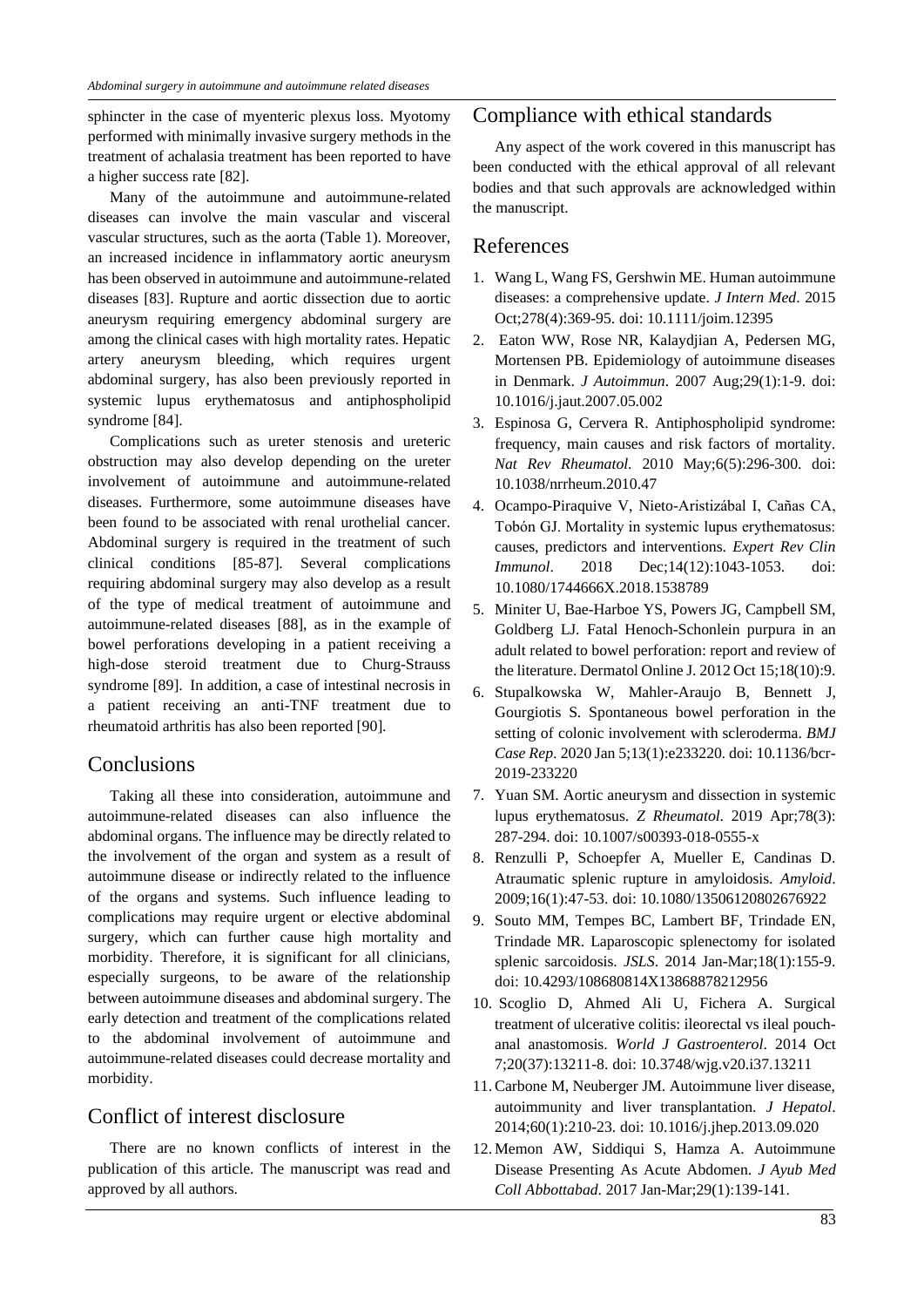- 13. Brewer BN, Kamen DL. Gastrointestinal and Hepatic Disease in Systemic Lupus Erythematosus. *Rheum Dis Clin North Am*. 2018 Feb;44(1):165-175. doi: 10.1016/j.rdc.2017.09.011
- 14. Miyabe K, Zen Y, Cornell LD, Rajagopalan G, Chowdhary VR, Roberts LR, Chari ST. Gastrointestinal and Extra-Intestinal Manifestations of IgG4-Related Disease. *Gastroenterology*. 2018;155(4): 990-1003.e1. doi: 10.1053/j.gastro.2018.06.082
- 15. Lecouffe-Desprets M, Groh M, Bour B, Le Jeunne C, Puéchal X. Eosinophilic gastrointestinal disorders associated with autoimmune connective tissue disease. *Joint Bone Spine*. 2016 Oct;83(5):479-84. doi: 10.1016/j.jbspin.2015.11.006
- 16.Strasser S, Sheil AG, Gallagher ND, Waugh R, McCaughan GW. Liver transplantation for primary sclerosing cholangitis versus primary biliary cirrhosis: a comparison of complications and outcome. *J Gastroenterol Hepatol*. 1993 May-Jun;8(3):238-43. doi: 10.1111/j.1440-1746.1993.tb01193.x
- 17. Naranjo-Escobar J, Manzi E, Posada JG, Mesa L, Echeverri GJ, Duran C, Schweneiberg J, Caicedo LA, Villegas JI, Tobón GJ. Kidney transplantation for endstage renal disease in lupus nephritis, a very safe procedure: a single Latin American transplant center experience. *Lupus*. 2017 Oct;26(11):1157-1165. doi: 10.1177/0961203317696591
- 18. Darius T, Monbaliu D, Aerts R, Coosemans W, de Roey J, Blockmans D, Hiele M, Van Assche G, Ferdinande P, Dierickx D, Ectors N, Lerut E, De Hertogh G, Benedetti E, Pirenne J. Living related intestinal transplantation for Churg-Strauss syndrome: a case report. *Transplant Proc*. 2010 Dec;42(10):4423- 4. doi: 10.1016/j.transproceed.2010.07.015
- 19. Ko IK, Kim BG, Awadallah A, Mikulan J, Lin P, Letterio JJ, Dennis JE. Targeting improves MSC treatment of inflammatory bowel disease. *Mol Ther*. 2010 Jul;18(7):1365-72. doi: 10.1038/mt.2010.54
- 20.Feuerstein JD, Jiang ZG, Belkin E, Lewandowski JJ, Martinez-Vazquez M, Singla A, Cataldo T, Poylin V, Cheifetz AS. Surgery for Ulcerative Colitis Is Associated with a High Rate of Readmissions at 30 Days. *Inflamm Bowel Dis*. 2015 Sep;21(9):2130-6. doi: 10.1097/MIB.0000000000000473
- 21.Fornaro R, Caratto M, Barbruni G, Fornaro F, Salerno A, Giovinazzo D, Sticchi C, Caratto E. Surgical and medical treatment in patients with acute severe ulcerative colitis. *J Dig Dis*. 2015 Oct;16(10):558-67. doi: 10.1111/1751-2980.12278
- 22.Frunza TC, Lunca S, Baciu I, Axinia I, Mocanu CV, Crudu A, Bujor N, Livenschi LF, Nicolaiev CA, Hulubencu A, Diaconu A, Valasciu E, Jalobceastai I, Tibirna M, Dimofte MG. LARS-like symptoms in the

general population may suggest the significance of postoperative functional problems and emotional implications of rectal surgery. *J Mind Med Sci*. 2019; 6(2):278-285. doi: 10.22543/7674.62.P278285

- 23. Olén O, Erichsen R, Sachs MC, Pedersen L, Halfvarson J, Askling J, Ekbom A, Sørensen HT, Ludvigsson JF. Colorectal cancer in ulcerative colitis: a Scandinavian population-based cohort study. *Lancet*. 2020 Jan 11;395(10218):123-131. doi: 10.1016/S0140- 6736(19)32545-0
- 24. Ichikawa T, Sadahiro S, Yuhara H, Suzuki T, Igarashi M, Mine T, Tomita S, Imai Y. A Case of Colon Cancer Associated with Ulcerative Colitis: Evaluation Using CT Colonography. *Tokai J Exp Clin Med*. 2015 Sep 20;40(3):104-9.
- 25. Chong VF, Heng A. Cholangiocarcinoma complicating ulcerative colitis. *Ann Acad Med Singap*. 1993 Sep;22(5):798-801.
- 26.Fousekis FS, Katsanos KH, Theopistos VI, Baltayiannis G, Kosmidou M, Glantzounis G, Christou L, Tsianos EV, Christodoulou DK. Hepatobiliary and pancreatic manifestations in inflammatory bowel diseases: a referral center study. *BMC Gastroenterol*. 2019 Apr 3;19(1):48. doi: 10.1186/s12876-019-0967-3
- 27.Smida M, Miloudi N, Hefaiedh R, Zaibi R. Emergency surgery for Crohn's disease. *Tunis Med*. 2016 Mar; 94(3): 210-5.
- 28. Olén O, Erichsen R, Sachs MC, Pedersen L, Halfvarson J, Askling J, Ekbom A, Sørensen HT, Ludvigsson JF. Colorectal cancer in Crohn's disease: a Scandinavian population-based cohort study. *Lancet Gastroenterol Hepatol*. 2020 May;5(5):475-484. doi: 10.1016/S2468- 1253(20)30005-4
- 29. Navaneethan U, Shen B. Hepatopancreatobiliary manifestations and complications associated with inflammatory bowel disease. *Inflamm Bowel Dis*. 2010 Sep;16(9):1598-619. doi: 10.1002/ibd.21219
- 30. Trikudanathan G, Venkatesh PG, Navaneethan U. Diagnosis and therapeutic management of extraintestinal manifestations of inflammatory bowel disease. *Drugs*. 2012 Dec 24;72(18):2333-49. doi: 10.2165/11638120-000000000-00000
- 31. Thyø AA, Lausten SB. Mb. Addison's disease causing acute abdomen. *Ugeskr Laeger*. 2012 May 21;174(21):1458-9.
- 32. Wakiyama S, Yoshimura K, Shimada M, Sugimachi K. Lupus peritonitis mimicking acute surgical abdomen in a patient with systemic lupus erythematosus: report of a case. *Surg Today*. 1996;26(9):715-8. doi: 10.1007/BF00312091
- 33.Sanders DS, Hopper AD, Azmy IA, Rahman N, Hurlstone DP, Leeds JS, George RR, Bhala N. Association of adult celiac disease with surgical abdominal pain: a case-control study in patients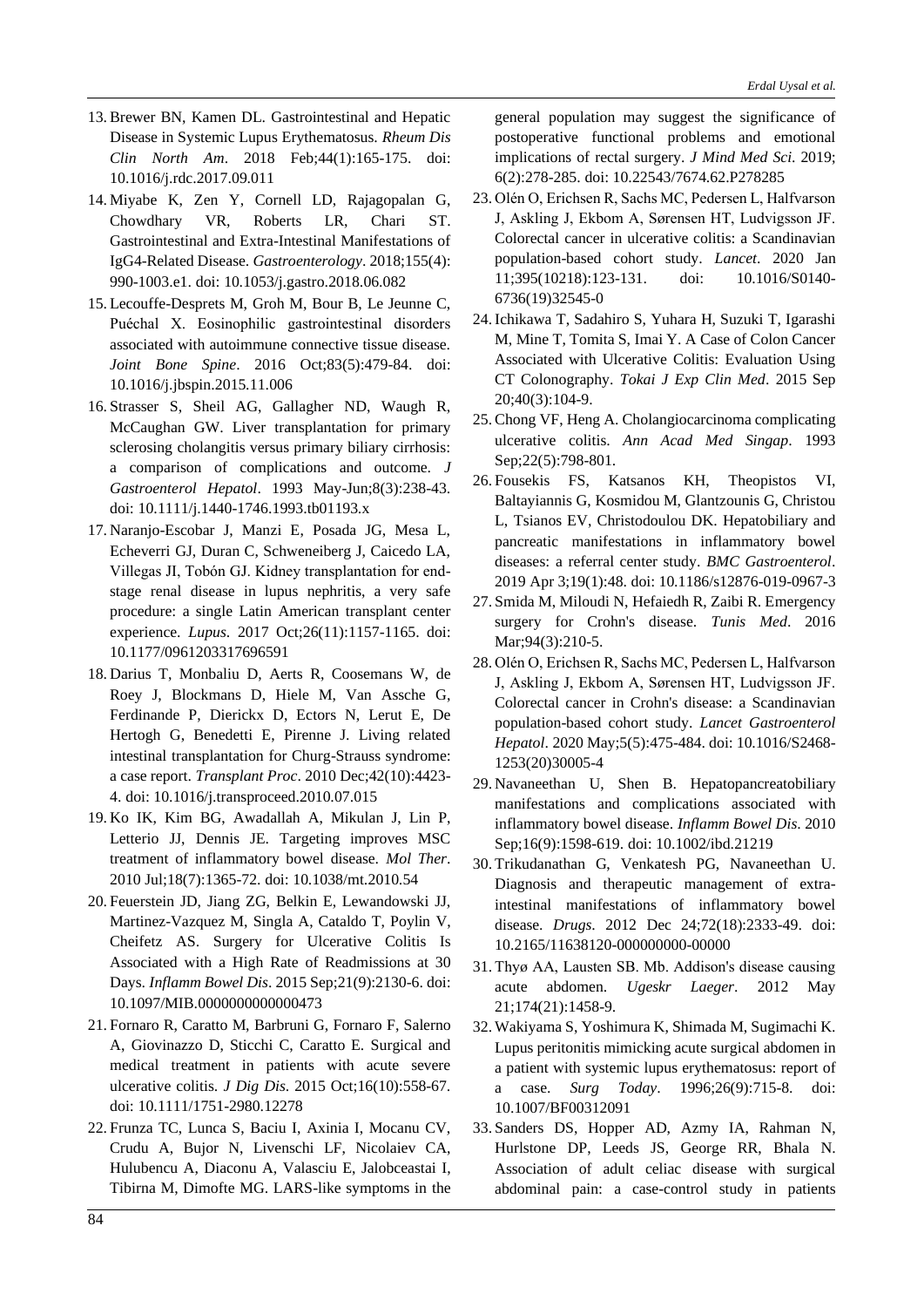referred to secondary care. *Ann Surg*. 2005;242(2):201- 7. doi: 10.1097/01.sla.0000171301.35513.cf

- 34. Lerkvaleekul B, Treepongkaruna S, Saisawat P, Thanachatchairattana P, Angkathunyakul N, Ruangwattanapaisarn N, Vilaiyuk S. Henoch-Schönlein purpura from vasculitis to intestinal perforation: A case report and literature review. *World J Gastroenterol*. 2016 Jul 14;22(26):6089-94. doi: 10.3748/wjg.v22.i26.6089
- 35. Gu Y, Zhu T, Wang Y, Xu H. Systemic lupus erythematosus with intestinal perforation: A case report. *Exp Ther Med*. 2015 Sep;10(3):1234-1238. doi: 10.3892/etm.2015.2639
- 36. Eriksson P, Segelmark M, Hallböök O. Frequency, Diagnosis, Treatment, and Outcome of Gastrointestinal Disease in Granulomatosis with Polyangiitis and Microscopic Polyangiitis. *J Rheumatol*. 2018 Apr;45(4):529-537. doi: 10.3899/jrheum.170249
- 37.Srivastava V, Basu S, Ansari M, Gupta S, Kumar A. Massive gangrene of the stomach due to primary antiphospholipid syndrome: report of two cases. *Surg Today*. 2010;40(2):167-70. doi: 10.1007/s00595-009- 4015-8
- 38.Soni SC, Mehta N, Ray S, Nundy S. Intra-abdominal hypertension and abdominal compartment syndrome in patients undergoing gastrointestinal surgery. *J Clin Invest Surg*. 2019;4(2):101-107. doi: 10.25083/2559.5555/4.2/101.107
- 39. Musthafa CP, Moosa A, Chandrashekharan PA, Nandakumar R, Narayanan AV, Balakrishnan V. Intestinal pseudo-obstruction as initial presentation of thymoma. *Indian J Gastroenterol*. 2006 Sep-Oct;25(5):264-5.
- 40.Jin P, Ji X, Zhi H, Song X, Du H, Zhang K, Shao R, Ge S, Chen Q, Lu H, Lu J. A review of 42 cases of intestinal pseudo-obstruction in patients with systemic lupus erythematosus based on case reports. *Hum Immunol*. 2015 Sep;76(9):695-700. doi: 10.1016/j.humimm.2015.09.022
- 41. Kierszenbaum F. Where do we stand on the autoimmunity hypothesis of Chagas disease? *Trends Parasitol*. 2005 Nov;21(11):513-6. doi: 10.1016/j.pt.2005.08.013
- 42. Bonney KM, Engman DM. Autoimmune pathogenesis of Chagas heart disease: looking back, looking ahead. *Am J Pathol*. 2015 Jun;185(6):1537-47. doi: 10.1016/j.ajpath.2014.12.023
- 43. Netinho JG, Cunrath GS, Ronchi LS. Rectosigmoidectomy with ileal loop interposition: a new surgical method for the treatment of chagasic megacolon. *Dis Colon Rectum*. 2002 Oct;45(10):1387- 92. doi: 10.1097/01.DCR.0000027061.67224.C8
- 44. Oyama G, Tomita M, Matsuo T, Inada Y, Osaka H, Kiriyama M, Yoneda K, Takagawa K, Tsuji H.

Autoimmune pancreatitis with bowel obstruction caused by proximal jejunal stricture:a case report. *Nihon Shokakibyo Gakkai Zasshi*. 2019;116(3):256- 264. doi: 10.11405/nisshoshi.116.256

- 45. Tago M, Naito Y, Aihara H, Furukawa NE, Yamashita S. Recurrent Stenosis of the Ileum Caused by Rheumatoid Vasculitis. *Intern Med*. 2016;55(7):819- 23. doi: 10.2169/internalmedicine.55.5791
- 46. Cerrah Celayir A, Celayir S, Kutlu T. The role of surgery in the treatment of instussusception in celiac disease. *Turk J Gastroenterol*. 2002 Mar;13(1):63-5.
- 47. Little KJ, Danzl DF. Intussusception associated with Henoch-Schonlein purpura. *J Emerg Med*. 1991;9 Suppl 1:29-32. doi: 10.1016/0736-4679(91)90584-3
- 48. Lin TC, Chang WL. Multifocal gastrointestinal varices: a rare manifestation of immunoglobulin G4-related disease. *Postgrad Med*. 2019 Apr;131(3):176-181. doi: 10.1080/00325481.2019.1568018
- 49. Chang WL, Yang YH, Lin YT, Chiang BL. Gastrointestinal manifestations in Henoch-Schönlein purpura: a review of 261 patients. *Acta Paediatr*. 2004; 93(11):1427-31. doi: 10.1080/08035250410020181
- 50. Teramura M, Mizoguchi H. Emergency treatment of severe bleeding in idiopathic thrombocytopenic purpura. *Nihon Rinsho*. 2003 Apr;61(4):629-31.
- 51. Kaplan J, Bannon CC, Hulse M, Freiberg A. Peritoneal hemorrhage due to a ruptured ovarian cyst in ITP. *J Pediatr Hematol Oncol*. 2007 Feb;29(2):117-20. doi: 10.1097/MPH.0b013e3180314206
- 52. Lehmann TG, Scheble V, Miller S, Heininger A, Fend F, Koenigsrainer A. Spontaneous hepatic rupture in amyloidosis - report of a case. *Z Gastroenterol*. 2012 Dec;50(12):1296-301. doi: 10.1055/s-0032-1325340
- 53.Passam FH, Diamantis ID, Perisinaki G, Saridaki Z, Kritikos H, Georgopoulos D, Boumpas DT. Intestinal ischemia as the first manifestation of vasculitis. *Semin Arthritis Rheum*. 2004 Aug;34(1):431-41. doi: 10.1016/j.semarthrit.2003.12.004
- 54. Quentin V, Dinasquet M, Rioux-Leclercq N, de Lajarte-Thirouard AS, Lotrian D, Lamy T, Bernard M, Olivié D, Gosselin M, Bretagne JF, Heresbach D. Paroxysmal nocturnal hemoglobinuria associated with intestinal ischemia leading to small bowel perforation. *Gastroenterol Clin Biol*. 2003 Oct;27(10):927-31.
- 55. Wang QY, Ye XH, Ding J, Wu XK. Segmental small bowel necrosis associated with antiphospholipid syndrome: a case report. *World J Gastroenterol*. 2015;21(13):4096-100. doi: 10.3748/wjg.v21.i13.4096
- 56. Kalbermatter V, Laudanno C, Bagilet D, Diab M, Giménez D, Serra F. Intestinal infarct caused by giant cell arteritis. *Medicina (B Aires)*. 1999;59(1):86-9.
- 57. Vergara-Fernandez O, Zeron-Medina J, Mendez-Probst C, Salgado-Nesme N, Borja-Cacho D, Sanchez-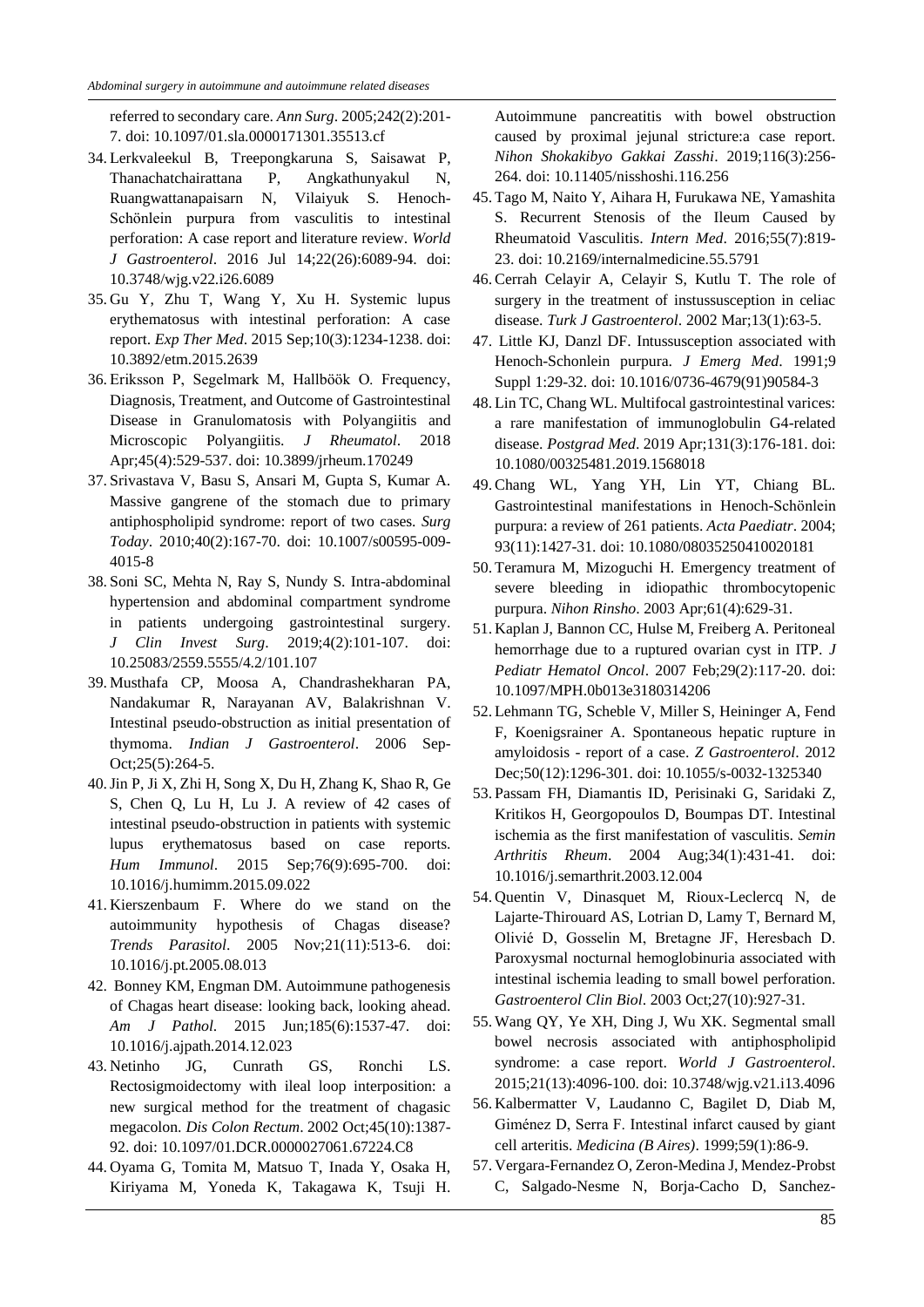Guerrero J, Medina-Franco H. Acute abdominal pain in patients with systemic lupus erythematosus. *J Gastrointest Surg*. 2009 Jul;13(7):1351-7. doi: 10.1007/s11605-009-0897-4

- 58.Shahverdi E, Morshedi M, Oraei-Abbasian F, Allahverdi Khani M, Khodayarnejad R. A Rare Case of Vasculitis Patched Necrosis of Cecum due to Behçet's Disease. *Case Rep Surg*. 2017;2017:1693737. doi: 10.1155/2017/1693737
- 59. Storesund B, Gran JT, Koldingsnes W. Severe intestinal involvement in Wegener's granulomatosis: report of two cases and review of the literature. *Br J Rheumatol.* 1998 Apr;37(4):387-90. doi: 10.1093/rheumatology/37.4.387
- 60. Binstadt BA, Fleegler EW. Perforated appendicitis in a child with Henoch-Schönlein purpura. *J Pediatr Surg*. 2005;40(2):E24-7. doi: 10.1016/j.jpedsurg.2004.10.002
- 61.Schmidt WA, Schneider W, Gromnica-Ihle EJ. Necrotizing vasculitis of the appendix and cecum in systemic lupus erythematosus. *Z Rheumatol*. 1996 Jul-Aug;55(4):267-71.
- 62.Sugihara T, Koike R, Nosaka Y, Ogawa J, Hagiyama H, Nagasaka K, Nonomura Y, Nishio J, Nanki T, Kohsaka H, Kubota T, Miyasaka N. Case of subcutaneous and mesenteric acute panniculitis with Sjögren's syndrome. *Nihon Rinsho Meneki Gakkai Kaishi*. 2002;25(3):277-84. doi: 10.2177/jsci.25.277
- 63. Albanopoulos K, Archontovassilis F, Alexakis N, Pantelidaki A, Bramis C, Leandros E. Splenic abscess in a patient with Wegener's granulomatosis treated with laparoscopic splenectomy. *Mt Sinai J Med*. 2006 Nov;73(7):1045-8.
- 64. Kettritz R, Anders S, Kettritz U, Schneider W, Göbel U, Luft FC. Spontaneous splenic hemorrhage in a patient with Wegener's granulomatosis. *Am J Kidney Dis*. 1998 May;31(5):860-2. doi: 10.1016/s0272- 6386(98)70058-7.
- 65.Pamuk ON, Umit H, Unlü E, Köker IH, Cakir N. An increased frequency of gallbladder stones in rheumatoid arthritis patients. Factors related to gallbladder stone formation. *Clin Exp Rheumatol*. 2006 May-Jun;24(3):317-20.
- 66. Kamimura T, Mimori A, Takeda A, Masuyama J, Yoshio T, Okazaki H, Kano S, Minota S. Acute acalculous cholecystitis in systemic lupus erythematosus: a case report and review of the literature. *Lupus*. 1998;7(5):361-3. doi: 10.1191/096120398678920154
- 67. García Pérez R, Ruiz de Angulo D, López Poveda MJ, Febrero Sánchez B, Navas Carrillo D, Parrilla Paricio P. Hemorrhagic cholecystitis and hemobilia: two infrequent complications of systemic lupus erythematosus. *Rev Esp Enferm Dig*. 2011 Aug; 103(8): 431-3. doi: 10.4321/s1130-01082011000800009
- 68. Kitaguchi D, Kurata M, Shimomura O, Oda T, Ohkohchi N. Gallbladder bleeding associated with microscopic polyangiitis: a case report. *J Surg Case Rep*. 2017;2017(8):rjx159. doi: 10.1093/jscr/rjx159
- 69.Pickartz T, Mayerle J, Lerch MM. Autoimmune pancreatitis. *Nat Clin Pract Gastroenterol Hepatol*. 2007 Jun;4(6):314-23. doi: 10.1038/ncpgasthep0837
- 70. Zhang K, Liu X, Yi L, Li J, Shi J, Liu T. A case report of autoimmune pancreatitis associated with a pancreatic pseudocyst. *Medicine (Baltimore)*. 2018;97(19): e0439. doi: 10.1097/MD.0000000000010439
- 71. Nve E, Ribé D, Navinés J, Villanueva MJ, Franch G, Torrecilla A, Blay J, Badia JM. Idiopathic fibrosing pancreatitis associated with ulcerative colitis. *HPB (Oxford).* 2006;8(2):153-5. doi: 10.1080/13651820600686998
- 72. Madhani K, Farrell JJ. Autoimmune Pancreatitis: An Update on Diagnosis and Management. *Gastroenterol Clin North Am*. 2016 Mar;45(1):29-43. doi: 10.1016/j.gtc.2015.10.005
- 73.Schelble AP, Merritt DF. Pelvic Castleman's Disease Presenting as an Adnexal Mass in an Adolescent. *J Pediatr Adolesc Gynecol*. 2019 Feb;32(1):86-89. doi: 10.1016/j.jpag.2018.09.002
- 74. Ghaleb M, Bouaziz H, Sghaier S, Slimane M, Bouzaiene H, Ben Hassouna J, Ben Dhiab T, Hechiche M, Chargui R, Rahal K. Ovarian cancer: Is an expert surgical oncologist mandatory? *J Clin Invest Surg*. 2019;4(2):58-65. doi: 10.25083/2559.5555/4.2/58.65
- 75. Beristain JL, Sabater L, Calatayud A, Calvete J, Rausell M, Lledó S, Tosca J, Sastre J, Aparisi L. Autoimmune pancreatitis: inflammatory pseudotumor, multifocal fibrosclerosis, portal hypertension, and long-term outcome. *Rev Esp Enferm Dig*. 2008 Oct;100(10):652- 8.
- 76.Pastorino Casas V, Borghi Torzillo MF, Schere D, Lutfi RJ, Faure EN. Struma ovarii associated with Graves' disease*. Medicina (B Aires)*. 2018;78(1):44-46.
- 77. Kim I, Lee JY, Kwon JH, Jung JY, Song HH, Park YI, Ro E, Choi KC. A case of autoimmune hemolytic anemia associated with an ovarian teratoma. *J Korean Med Sci*. 2006 Apr;21(2):365-7. doi: 10.3346/jkms.2006.21.2.365
- 78.Slavu I, Alecu L, Tulin A, Stanculeanu DL, Nitipir C. Laparoscopic resection of gastric GISTs. Where do we stand now? A single-centered experience. *J Mind Med Sci*. 2019;6(2):334-339. doi: 10.22543/7674.62.P334339
- 79. Lahner E, Capasso M, Carabotti M, Annibale B. Incidence of cancer (other than gastric cancer) in pernicious anaemia: A systematic review with metaanalysis. *Dig Liver Dis*. 2018 Aug;50(8):780-786. doi: 10.1016/j.dld.2018.05.012
- 80. Li G, Liu T, Zheng J, Kang W, Xu J, Gao Z, Ma J. Untypical autoimmune pancreatitis and pancreatic